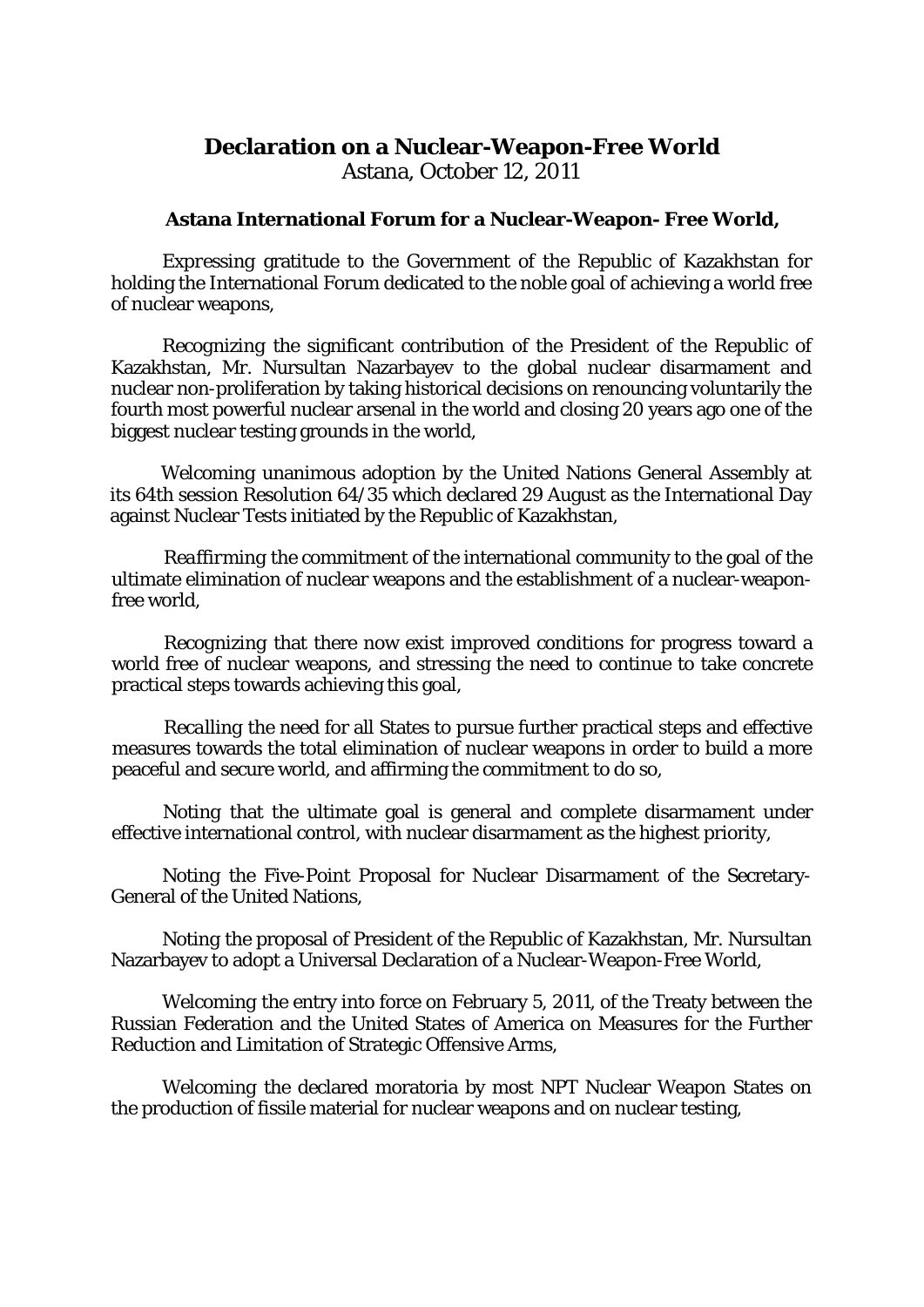*Noting* with deep concern the inability of the Conference on Disarmament to commence negotiations and substantive deliberations pursuant to an agreed program of work,

*Noting* with appreciation the unilateral measures taken by some NPT Nuclear Weapon States to reduce their nuclear arsenals and to increase the transparency of their inventories, and encouraging all States possessing nuclear weapons to take further disarmament measures, while reiterating the need for further progress in diminishing the role of nuclear weapons in security policies,

*Welcoming* the conclusion of a consensus Final Document at the 2010 Review Conference of States Parties to the Treaty on the Non-Proliferation of Nuclear Weapons, including its Action Plans on nuclear disarmament, nonproliferation, and peaceful uses of nuclear energy,

*Recognizing* the importance of disarmament and non-proliferation education as a useful and effective means to advance the goals of achieving a world without nuclear weapons,

## **Declares the following:**

Notes that it is now opportune for all States that possess nuclear weapons to pursue steps toward the total elimination of nuclear weapons at the earliest possible time;

Recognizes that strengthening international peace and security, the nonproliferation of nuclear weapons and the promotion of nuclear disarmament are mutually reinforcing;

Reaffirms the importance of all States Parties to the Treaty on the Non-Proliferation of Nuclear Weapons (NPT) to respect their obligations related to all articles of the Treaty;

Encourages negotiations on further steps leading to nuclear disarmament to which all States Parties to the NPT are committed in accordance with Article VI of the Treaty, including deeper reductions in nuclear weapons of all types, and emphasizes the importance of applying irreversibility and verifiability, as well as increasing transparency in a way that promotes international stability, peace and undiminished and increased security for all;

Calls upon all States to ratify the Comprehensive Nuclear-Test-Ban Treaty, and especially those States whose ratification is required in order for the Treaty to enter into force;

Pending the entry into force of the CTBT, calls on all States to refrain from nuclear weapon test explosions or any other nuclear explosions, and any action that would defeat the object and purpose of the CTBT;

Calls upon all States to fully respect their existing commitments with regard to security assurances, and encourages those States that have not yet done so to work with the States Parties to the relevant nuclear-weapon-free zone treaties in order to